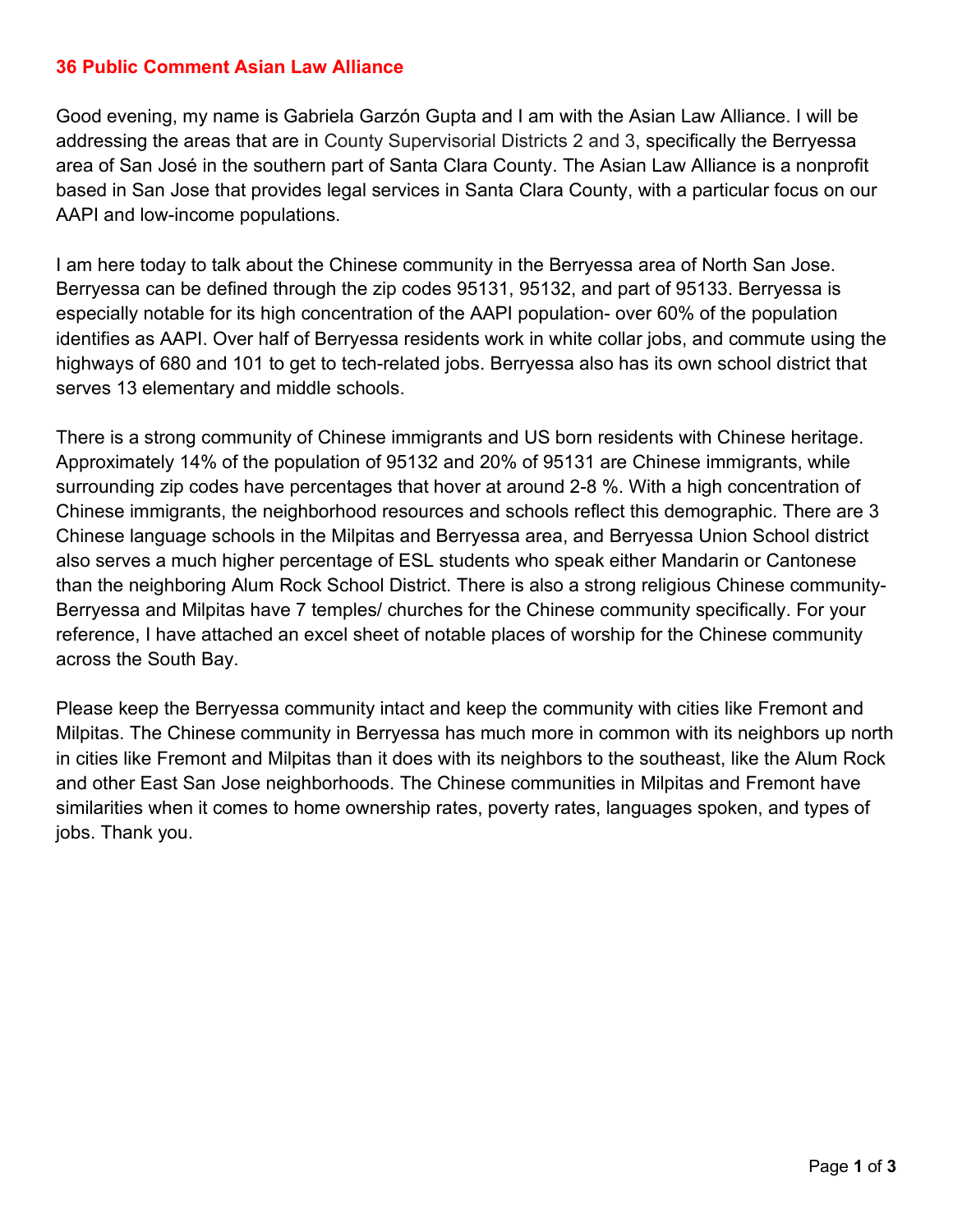

# **Important Locations**

# *Places of Worship*

| <b>Name of organization</b>                       | <b>Address</b>                           |
|---------------------------------------------------|------------------------------------------|
| Pao Hua Buddhist Temple (寶華寺)                     | 2946 McKee Road, San Jose                |
| Tu Lam Temple                                     | 1280 Lundy Ave, San Jose, CA 95131       |
| San Jose Christian Alliance Church (山河市華人宣道會)     | 2360 McLaughlin Ave., San Jose, CA 95122 |
| Chinese for Christ Church of San Jose (聖荷西中華歸主教會) | 4255 Williams Road, San Jose, CA 95129   |
| Guidepost Gospel Church (標竿福音教會)                  | 6345 Janary Way, San Jose, CA 95129      |
| True Jesus Church                                 | 123 Dempsey Road, Milpitas, CA 95035     |
| Gospel Chinese Christian Church                   | 137 Dempsey Road, Milpitas, CA 95035     |
| Silicon Valley Alliance Church                    | 10 Dempsey Road, Milpitas, CA 95035      |
| Chinese Church in Christ                          | 399 S Main St, Milpitas, CA 95035        |
| Avatamsaka Buddhist Lotus Society (華嚴蓮社)          | 50 South Main Street, Milpitas, CA 95035 |